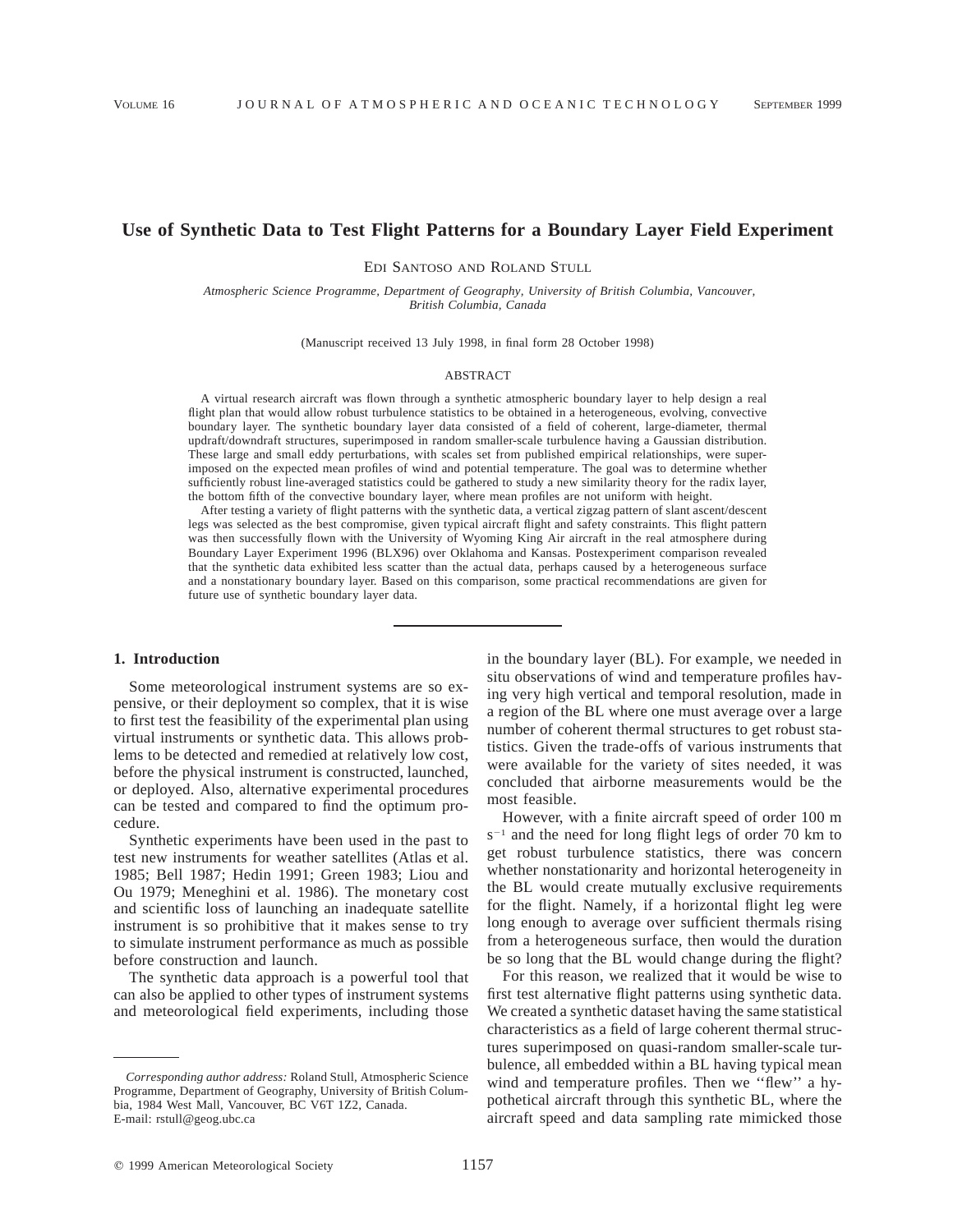of the real aircraft. We analyzed the resulting time series of synthetic data as if it were real data, using our existing aircraft data analysis package to find the best fit mean wind and temperature profiles, and corresponding variances and covariances.

We found that the traditional flight pattern of horizontal flight legs stacked at different altitudes was inadequate for our needs because of BL nonstationarity and heterogeneity. We then tested a variety of alternative flight patterns using the synthetic data, finally settling on a vertical zigzag pattern that gave reasonably robust turbulence statistics. Our numerical simulations came to fruition when we later adopted this as one of our flight patterns for the real field experiment flown using the University of Wyoming (UW) King Air aircraft over Kansas and Oklahoma in summer 1996.

The purpose of this paper is to describe how synthetic data can be used to good advantage in planning boundary layer field campaigns, using our particular application as an example. We review in section 2 the BL theory that motivated this work and that set the requirements (section 3) for the synthetic flights. Section 4 describes the procedures we used to construct the synthetic data field, while section 5 describes how we collected the synthetic time series by flying a virtual aircraft for a variety of case studies. Analysis of the resulting time series to yield wind and temperature profiles and statistics is described in section 6, and comparisons with actual flight data are discussed in section 7.

### **2. Radix layer review**

During convective conditions with statically unstable air, one can identify subdomains of the convective mixed layer (ML) having different similarity scalings. Using wind speed as an example, winds are zero near the ground and smoothly increase until finally becoming tangent to the vertically uniform winds in the mid-ML (Santoso and Stull 1998). In this middle layer, called the uniform layer (UL), wind speed and direction are nearly uniform, but subgeostrophic, with height. Above that is the entrainment zone, a transition layer between the subgeostrophic UL below and the nearly geostrophic free atmosphere above. At the bottom of the ML is the surface layer (SL), the nearly constant flux region where Monin–Obukhov (MO) similarity theory applies. In this layer, the wind profile is nearly logarithmic, caused by mechanically generated turbulence within the wall shear flow (Stull 1996).

There is a region or gap between the top of the SL and the bottom of the UL where some researchers feel that SL similarity theories fail. To better explain this portion of the ML, Santoso and Stull (1998) analyzed data from the 1973 Minnesota field experiment (Izumi and Caughey 1979) and were able to define a radix layer (RxL) as the region between the surface and the bottom of the UL that obeys a similarity different than MO. The classic SL is a subdomain within the bottom of the RxL. The Latin word ''radix,'' meaning ''origin'' or ''root,'' was used to name this layer because it is the root of convective thermals. Within the RxL the wind and temperature profiles are influenced by both SL and ML scales. Typical depths of the RxL are on the order of hundreds of meters for wind profiles and tens of meters for temperature profiles. Not all researchers are yet convinced of the need for a radix layer similarity theory, nor of the suitability of the radix layer to succeed as a framework for such a new similarity theory. One of the motivations for a field experiment was to further explore these issues.

Based on these Minnesota data, the following empirical relations (Santoso 1993; Santoso and Stull 1998) were found to describe the vertical profiles of mean wind speed *M* and potential temperature  $\theta$  within and above the radix layer:

$$
\overline{M} = \begin{cases} \overline{M}_{\text{UL}} \left( \frac{z}{z_m} \right)^{A_1} \exp \left[ A_1 \left( 1 - \frac{z}{z_m} \right) \right] & \text{for } z \le z_m\\ \overline{M}_{\text{UL}} & \text{for } z > z_m, \end{cases} \tag{1}
$$

$$
\overline{\theta} - \overline{\theta}_{\text{UL}} = \begin{cases}\n(\overline{\theta}_0 - \overline{\theta}_{\text{UL}}) \left\{ 1 - \left(\frac{z}{z_n}\right)^{A_2} \exp\left[A_2 \left(1 - \frac{z}{z_n}\right)\right] \right\} & \text{for } z \le z_n \\
0 & \text{for } z > z_n,\n\end{cases}
$$
\n(2)

where  $\overline{M}_{UL}$  and  $\overline{\theta}_{UL}$  are mean wind speed and potential temperature in the uniform layer;  $\theta_0$  is mean potential temperature at the height of the roughness length for temperature;  $z_{rm}$  and  $z_{rt}$  are the depths of the RxL for

wind and temperature; *z* is height above the surface; overbars represent a horizontal-average ergodic approximation to the ensemble average; and  $A_1$  and  $A_2$  are empirical constants of 0.096 and 0.101 respectively.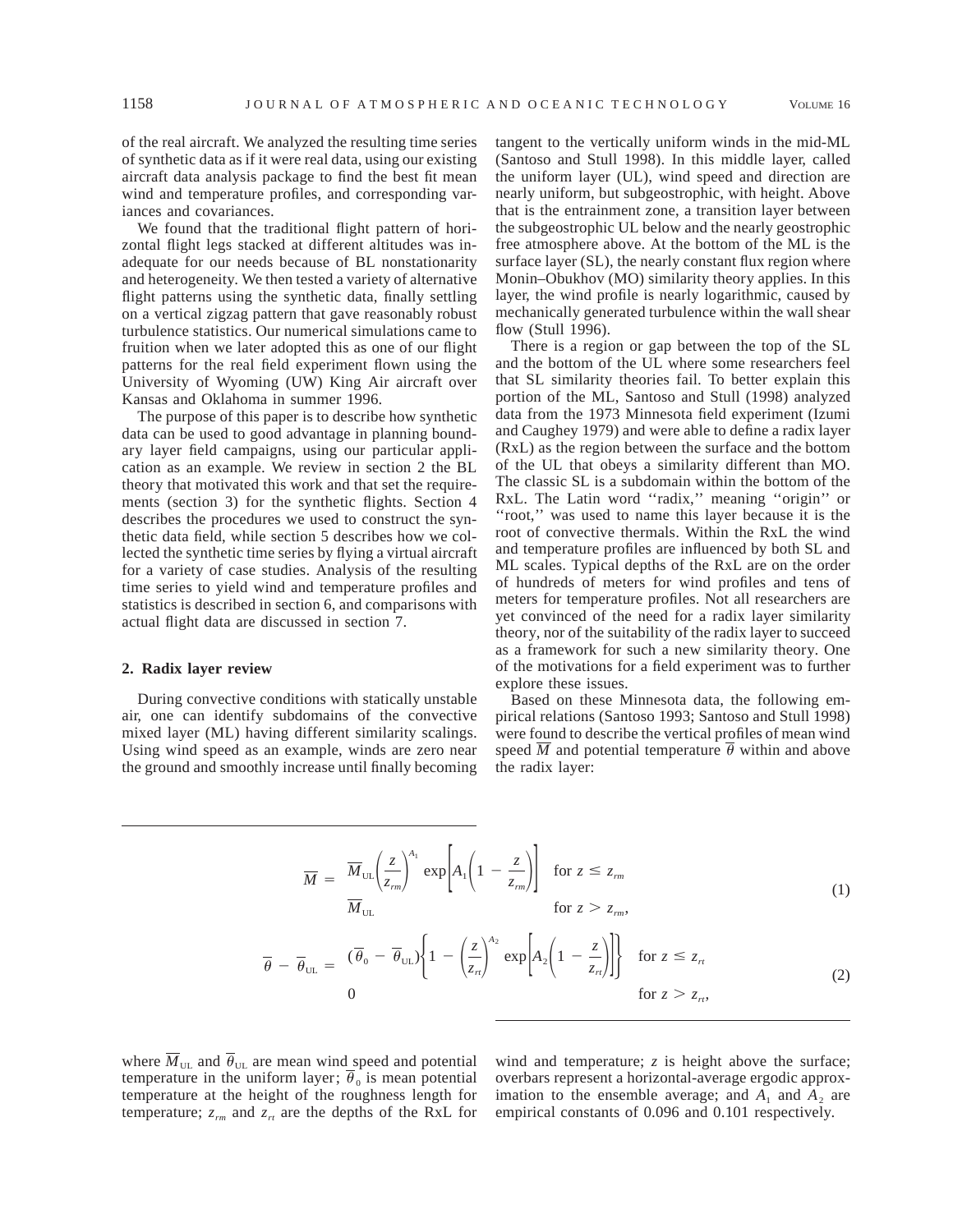## **3. Need for special data**

Field experiment data for the RxL are very limited. As was shown by Santoso and Stull (1998), it is impossible to use SL tower data at low altitudes with rawinsonde data aloft, because there is usually an artificial gap between the two profiles at altitudes where accurate RxL data are needed most. The first system gives good time averages while the second system gives snapshots with large sampling error. This experimental artifact of a discontinuity between the two segments of wind or temperature profiles would give large errors if used to analyze the RxL. A new field experiment with consistent time or space averages at all heights was needed to get better understanding of this region.

Other sensing platforms such as wind profilers or radio acoustic sounding systems were inadequate for this research because of the low-altitude data void associated with receiver–transmitter ringing feedback and other instrument characteristics. One possible source of data would be very tall (200–300 m) instrumented towers, although their measurements would be for a small-footprint quasi-homogeneous plot of land, rather than the average over typical heterogeneous landscapes that we desired. Also, we wanted to investigate whether the RxL profiles depended on surface roughness length, which meant that we needed to make similar measurements over different landscapes.

Based on these factors, we concluded that an instrumented aircraft would be most likely to give us the needed data. As stated in section 1, conventional horizontal flight legs were found to be inadequate. For this reason we proposed using a rarely used pattern, namely, a vertical zigzag. Lenschow et al. (1988a,b) had used it in the nocturnal BL, but to our knowledge it had not been used during daytime convective conditions when there are 1–2-km diameter coherent thermal structures and a full spectrum of turbulence. It was unknown whether such a vertical zigzag would be able to collect sufficiently high vertical resolution profile data of winds and potential temperature with sufficiently robust statistics needed to test the radix profile equations. This was the motivation for the synthetic sampling study reported here.

### **4. Synthetic data-generation procedures**

To generate the synthetic turbulence data, we superimpose the effects of three components: 1) background profiles of mean variables, 2) perturbations associated with coherent thermal updrafts and downdrafts, and 3) perturbations from random Gaussian fluctuations representing medium- and small-scale turbulence. For the first component (mean profiles) we used the RxL similarity equations (1) and (2) described in section 2.

For the second component (coherent structures), published empirical formulations of Stull (1990) and Young (1988b) were used for horizontal wind speed  $M'_u$  and

potential temperature  $\theta'_{\mu}$  perturbations within thermal updrafts:

$$
M'_u = u_* \left[ -1.5 + 0.5 \left( \frac{z}{z_i} \right)^{1/2} \right] \tag{3}
$$

$$
\theta'_{u} = \left\{ -0.5 \left( 1 - \frac{0.2}{\left[ 1 - 100 \left( 0.9 - \frac{z}{z_{i}} \right)^{2} \right]} \right) + 2 \left| 0.9 - \frac{z}{z_{i}} \right| \right\}
$$
  
 
$$
\times \frac{\overline{w'\theta'_{vs}}}{w_{*}}, \tag{4}
$$

where  $z_i$  is ML depth,  $u_*$  is friction velocity,  $w_*$  is Deardorff velocity  $[(g/T_v)z_i w' \theta'_{vs}]^{1/3}$ , g is gravitational acceleration,  $T<sub>v</sub>$  is average absolute virtual temperature,  $w' \theta'_{\text{vs}}$  is the surface eddy covariance value of kinematic vertical virtual potential temperature flux (a measure of buoyancy flux), and subscript *u* denotes updraft. During free convection, thermal updrafts usually contain slower horizontal wind and warmer potential temperature than the surrounding air.

In the downdraft environment, wind  $M'_d$  and potential temperature  $\theta_d$  perturbations are set to counterbalance the updrafts, in order to conserve mass, heat, and momentum:

$$
M'_d = -\frac{f_u}{f_d} M'_u, \qquad (5)
$$

$$
\theta'_d = -\frac{f_u}{f_d} \theta'_u, \tag{6}
$$

where  $f_u$  and  $f_d$  are fractional cross sections of updraft and downdraft areas, and subscript *d* denotes downdraft. The minus sign indicates the opposite direction. As reported by Greenhut and Khalsa (1982, 1987), Khalsa and Greenhut (1985, 1987), Godowitch (1986), and Young (1988a,b), we also assumed for some of our case studies that there can be background air that is neither in coherent updrafts or downdrafts. The velocity and potential temperature excesses of this background air are zero.

For the quasi-random third component, we used a random number generator to pick wind and potential temperature perturbations from a Gaussian distribution having standard deviations based on the published empirical results of Panofsky et al. (1977), Caughey and Palmer (1979), and Sorbjan (1986). These standard deviations are

$$
\sigma_M = \begin{cases} u_* \left( 12 - 0.5 \frac{z_i}{L} \right)^{1/3} & \text{for } z \le 0.1 z_i \\ 0.6 w_* & \text{for } 0.1 z_i < z \le z_i, \end{cases}
$$
 (7)

$$
\sigma_{\theta} = 1.4 \left(\frac{z}{z_i}\right)^{-1/3} \left(1 - 1.2 \frac{z}{z_i}\right)^{2/3} \frac{\overline{w'\theta'_s}}{w_*},
$$
 (8)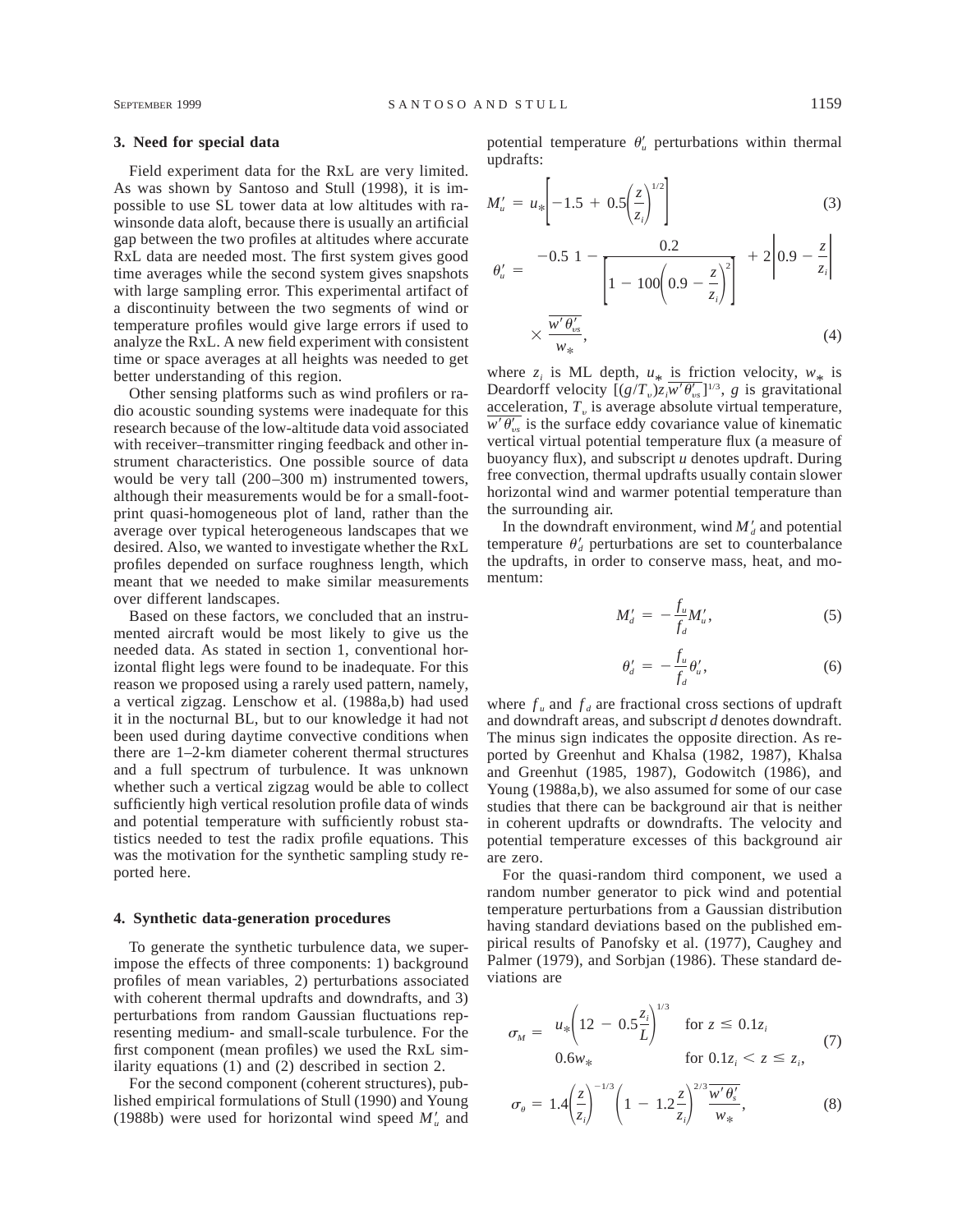where  $\sigma_M$  and  $\sigma_{\theta}$  are wind and potential temperature standard deviations, *L* is Obukhov length, and  $w' \theta'$  is turbulent kinematic heat flux near the surface.

Combining these three components gives the total synthetic wind and temperature for thermal updrafts:

$$
M_u = M + M'_u + G\sigma_M \tag{9a}
$$

$$
\theta_u = \overline{\theta} + \theta'_u + G\sigma_\theta, \tag{9b}
$$

background air (subscript *b*):

$$
M_b = M + G\sigma_M \tag{10a}
$$

$$
\theta_b = \theta + G\sigma_\theta, \tag{10b}
$$

and environmental downdrafts:

$$
M_d = \overline{M} + M'_d + G\sigma_M \tag{11a}
$$

$$
\theta_d = \overline{\theta} + \theta'_d + G\sigma_{\theta}, \qquad (11b)
$$

where *G* is a dimensionless random number with Gaussian distribution of unit standard deviation (Press et al. 1992).

All of the equations  $(9)$ – $(11)$  are functions of height. There is no need, however, to use these equations to create a full 2D or 3D field of turbulent ML quantities through which we fly the virtual aircraft. The reason is that we need the synthetic data at only those locations where the virtual aircraft will fly. Thus, our approach is to first define the track of the virtual aircraft through 2D or 3D space, and then solve  $(9)$ – $(11)$  "on the fly" at the virtual aircraft locations, to create a synthetic time series of sampled data as would be measured at the aircraft. This process is described in more detail in sections 5 and 6, and is efficient in computational time and memory requirements.

When flying a virtual aircraft through this synthetic data, it is assumed that a sequences of data points will be in an updraft, the next sequence will be in background air if any exists, and the next sequence will be in downdraft air. The duration of each sequence is set to correspond to typical updraft and downdraft diameters, which are reported in the literature to be proportional to the ML depth. A full flight track would include many such sequences. Based on conditional sampling of aircraft data, Greenhut and Khalsa (1982, 1987), Khalsa and Greenhut (1985, 1987), Godowitch (1986), and Young (1988a,b) suggest that well-defined thermal updrafts cover 15%–43% of horizontal area, while welldefined downdrafts cover about 20%–55%. The remaining percentage is categorized as background air. The next section describes how time series of synthetic data are created by flying virtual aircraft through the boundary layer just defined.

### **5. Synthetic data case study definition**

To synthesize data using the previous equations, we must specify information such as convective BL depth  $z_i$ , RxL depths  $z_{rm}$  and  $z_{rt}$ , turbulent kinematic heat flux

at the surface  $w'\theta'_{s}$ , friction velocity  $u_{*}$ , Deardorff velocity  $w_*$ , average wind speed and potential temperature in the uniform layer  $M_{UL}$  and  $\theta_{UL}$ , potential temperature at (near) the surface  $\theta_0$ , and Obukhov length *L*. The vertical zigzag flight pattern is designed to span the SL, the RxL, and the bottom of UL. For typical ML depths of about 1 km, we thus want to generate vertical profiles of mean wind and potential temperature between altitudes of about 10 and 600 m above ground level (AGL). One of the goals of our synthetic experiments is to test a variety of zigzag options, such as the number of ascent/ descent pairs (A/D).

In this study we consider two cases of horizontal distribution of thermals: one where thermals are evenly distributed, and the other for random distributions. In the real atmosphere, thermals have been observed to have quasiperiodic spacing, such as across horizontal roll vortices. Our simulations with both regularly spaced and random locations are designed to give us information that brackets the characteristics of the real atmosphere, thereby allowing us to determine optimum flight distances for worse-case thermal spacings.

In the evenly distributed case, thermals are assumed to have uniform cross-section diameter of order *zi*, and any two neighboring thermals are separated by downdrafts (and in some experiments by both downdrafts and background air) that are also evenly distributed. For example, for a case where the thermals cover one-third of the flight path and downdrafts cover two-thirds of the flight path, this means that the synthetic aircraft will pass through a sequence of pairs of 1-km cross-section thermal updraft and 2-km downdraft. For these evenly spaced cases, the virtual flights are designed to pass through the middle of all the thermals.

For the randomly distributed cases, thermal positions and diameters are chosen randomly. The diameter is distributed normally about a mean value of  $z_i$ , with the Gaussian tails cut off at  $0.1z_i$  and  $1.9z_i$ . The two nearest thermals are separated by downdrafts that are set to be no less than 1.1 times the average of their diameters. Although as reported here we used a Gaussian distribution of thermal characteristics for our synthetic work prior to the actual field experiment in 1996, we realize now that a lognormal distribution might have been more appropriate. Lognormal distributions are also easy to create in synthetic data, and we recommend that other researchers consider using such distributions if they create their own synthetic datasets for the mixed layer.

For simplicity in this study we will assume that the surface is flat, and the virtual flights are always crosswind. We use a horizontal aircraft speed component of  $100 \text{ m s}^{-1}$  regardless of ascent or descent, a vertical speed of 5 m  $s^{-1}$  during the A/D, and a data sampling rate of 50 Hz, which are typical for the UW King Air aircraft that was to be used later in real life. It is also assumed that the lowest safe altitude is 10 m, while the highest altitude is dependent on the horizontal distance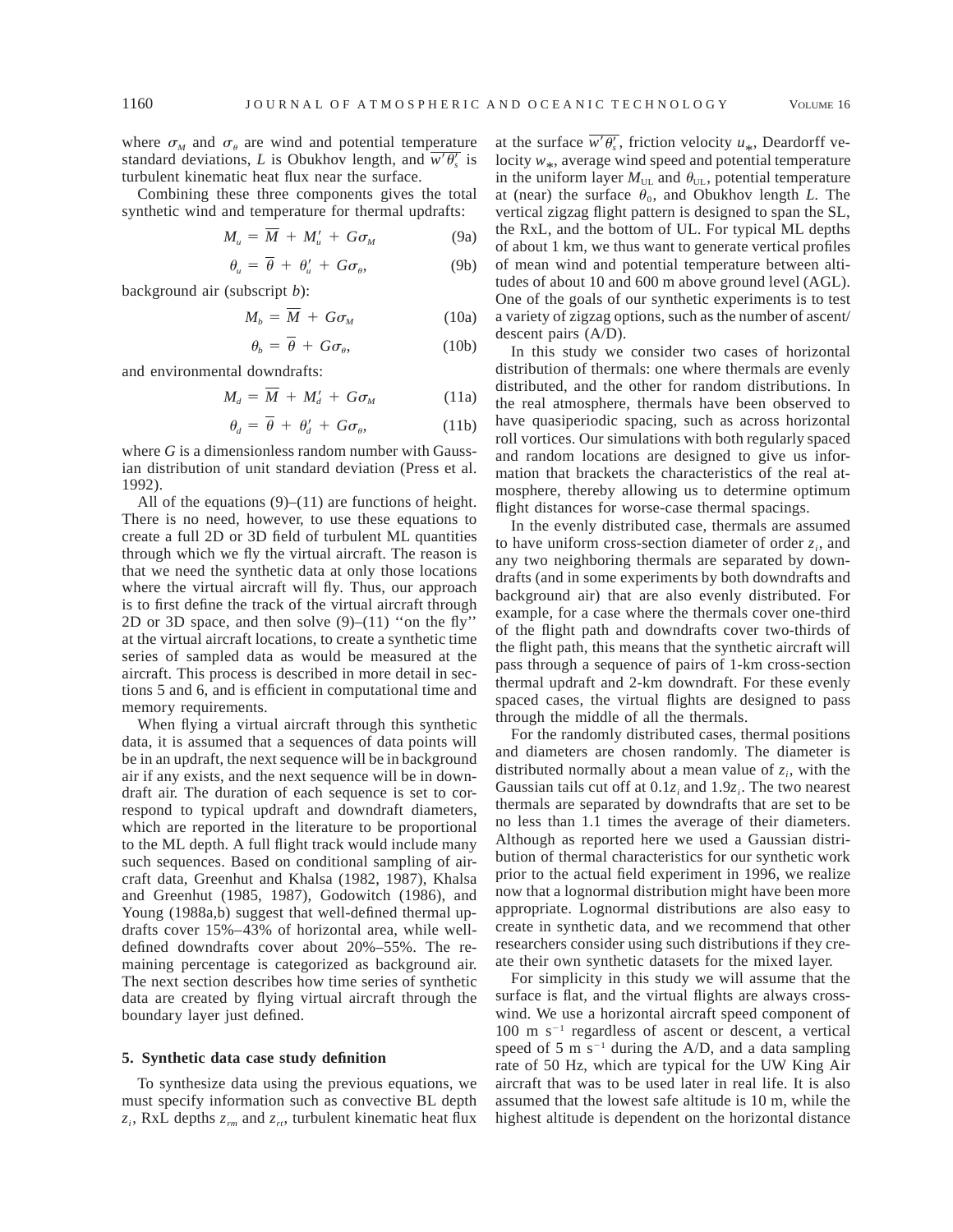|              |                 |                  | -                     |                                                     |                       | __                      |                              |                            |                     |                   |
|--------------|-----------------|------------------|-----------------------|-----------------------------------------------------|-----------------------|-------------------------|------------------------------|----------------------------|---------------------|-------------------|
| Set<br>index | $\sim$ i<br>(m) | $\sim$ rm<br>(m) | $\sim_{rt}$<br>(m)    | $w'\theta'_s$<br>$(K \; \text{m} \; \text{s}^{-1})$ | $u_*$<br>$(m s^{-1})$ | $W_{*}$<br>$(m s^{-1})$ | $M_{\rm UL}$<br>$(m s^{-1})$ | $\theta_{\text{UL}}$<br>(K | $\sigma_{0}$<br>(K) | ∸<br>(m)          |
| A<br>B       | 2000<br>1000    | 185<br>130       | $\bigcap$<br>32<br>25 | 0.20<br>$_{0.10}$                                   | 0.25<br>0.25          | 2.35<br>1.50            | 7.5<br>6.0                   | 292.5<br>285.5             | 302.5<br>290.5      | $-5.9$<br>$-11.4$ |

TABLE 1. Meteorological sets used for evenly distributed synthetic thermals (see text for notation).

covered by each A/D pair, using an aircraft vertical velocity that is constant for all virtual flights.

To capture some of the variability of the real atmosphere, we ran simulated flights for various combinations of meteorology and thermal distributions. The meteorological options are identified below as ''sets,'' and the thermal distributions as ''cases.'' Results will be identified by their set and case indices.

### *a. Evenly distributed thermal cases*

For each of the BL meteorology sets listed in Table 1, we collect synthetic flight data for the evenly distributed thermal cases of Table 2. Included are trials where the convective BL consists of thermal updrafts and downdrafts only, and other trials with updrafts and downdrafts embedded within background environment air. For some cases the thermal updrafts occupy onethird, one-quarter, or one-fifth of the flight paths, and the rest is occupied by downdrafts. For the other cases, thermals fill one-third, one-quarter, or one-fifth of flight paths, downdrafts occupy one-half, and the rest is background air.

Based on the thermal/downdraft geometry, one can calculate the minimum-required horizontal flight distance per A/D, total number of A/Ds per horizontal track, and total flight path distance needed to get at least two samples in thermals at any point in the vertical domain. For example, in case 1 where one-third of the flight path is covered by thermals and the remainder covered by downdraft, one would need a total horizontal flight distance of 60 km consisting of three A/Ds of 20 km horizontal distance each in order to get two or more data samples in each 2-m vertical increment. Vertical distance is simply calculated using ratio of vertical to horizontal speeds of the aircraft, multiplied by horizontal distance. Therefore, for case 1 the vertical distance is 500 m above the lowest height (10 m), giving a maximum altitude of 510 m AGL at the top of the A/D pattern.

For those cases that include ambient background air in addition to thermal updrafts and downdrafts, although the downdraft and background air vary, they neither influence the total flight distance nor the total A/D patterns individually, because total flight distance is determined by relative comparison of the percentage of the thermals and of the percentage of the remainder. For example, in case 2, the total fight distance needed also happens to be 60 km, which consists of three up–down patterns of 20-km horizontal distance each, with a maximum altitude of 510 m AGL. Total horizontal distances listed in Table 2 are only minimum distances required for uniformly distributed thermals. For variable diameters, one would need longer total horizontal flight distances than those listed in Table 2.

Simulating the six flight path/thermal cases of Table 2 for each of the two sets of BL meteorology of Table 1 yields 12 trials that were performed. Figures 1–3 show only a subset of these, to save space. The outcome regarding optimal experimental design is discussed in a later section.

### *b. Randomly distributed thermals*

To more faithfully represent the range of meteorological conditions expected over Kansas–Oklahoma where the real Boundary Layer Experiment 1996 (BLX96) field program was to take place, three additional sets of synthetic meteorological data were created, listed in Table 3.

The creating of randomly distributed synthetic thermals is a bit more complicated than for the even distribution. Here, we consider a 100 km  $\times$  100 km horizontal domain, within which thermal diameters and positions are distributed randomly. The distance between the centers of any two neighboring thermals is set to be

TABLE 2. Thermal distribution cases for evenly distributed thermals. A/D represents one ascent/descent pair of flight legs.

| Case  | Fraction of area covered by |           |            | Horizontal<br>distance per | Total number | Total<br>horizontal | Vertical<br>$distance$ (m) |
|-------|-----------------------------|-----------|------------|----------------------------|--------------|---------------------|----------------------------|
| index | updraft                     | downdraft | background | $A/D$ (km)                 | of A/Ds      | $dist.$ (km)        | (above 10 m)               |
| 01    | 1/3                         | 2/3       |            | 20                         |              | 60                  | 500                        |
| 02    | 1/3                         | 1/2       | 1/6        | 20                         |              | 60                  | 500                        |
| 03    | 1/4                         | 3/4       |            | 22                         |              | 88                  | 550                        |
| 04    | 1/4                         | 1/2       | 1/4        | 22                         |              | 88                  | 550                        |
| 05    | 1/5                         | 4/5       |            | 24                         |              | 120                 | 600                        |
| 06    | 1/5                         | 1/2       | 3/10       | 24                         |              | 120                 | 600                        |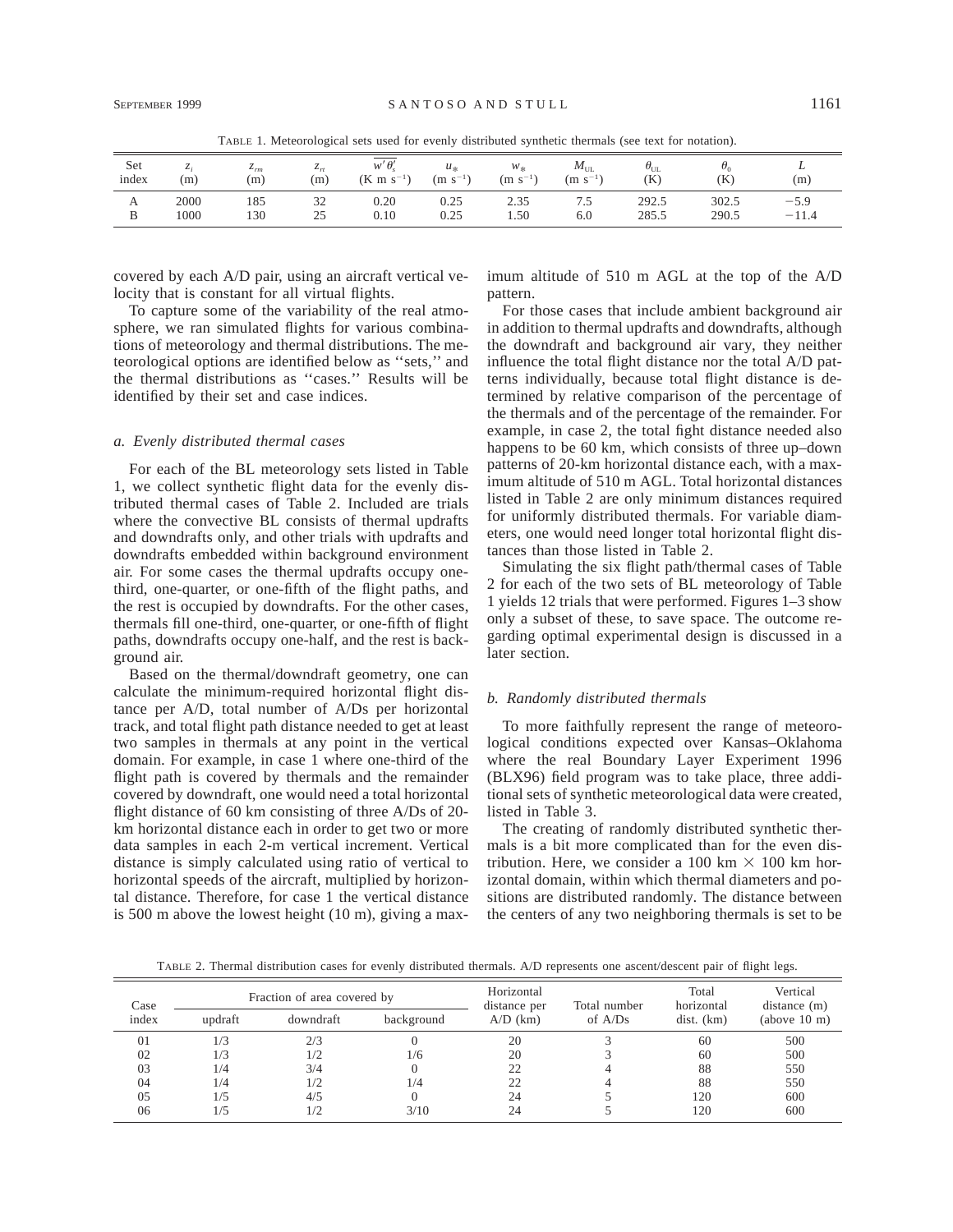

FIG. 1. Top: Vertical zigzag flight pattern for synthetic data trial A01, for which thermals are evenly distributed. Dark lines indicate the portion of the flight track in updrafts, while medium gray lines indicate downdrafts. Middle left: Wind speed (M) raw synthetic data points obtained during the virtual zigzag flight, conditional sampled to include only the updraft data (UP). Middle right: Same, but for downdrafts (DN). Bottom: same as middle but for potential temperature (th). The total number of synthetic data points is 30 000.

greater than 1.1 of the average of their diameters. In creating randomly distributed thermals we assume that, on average, the thermals cover one-third of the area. Within the 100 km  $\times$  100 km domain, we randomly pick five points as starting locations for five flight tracks. Thus, for any one realization (i.e., flight track) it is possible that the line-averaged thermal coverage will be less or greater than the one-third overall area average, as shown in Table 4. Table 4 also lists the coordinates of the starting points of each virtual flight track.

Because the distribution is random, we realized that flight distances needed to be longer than for the evenly distributed cases, in order to get robust statistics. Our choice of synthetic flight distance is 72 km (20% longer than for the evenly distributed thermals), consisting of three A/D patterns of 24 km each. Horizontal and vertical speeds of the aircraft are the same as those for evenly distributed cases, as is the lowest altitude the

aircraft could reach. Again, of the 15 trial simulations that were performed, only a few are plotted here (Figs. 4–6) for illustration.

### **6. Mean wind and potential temperature vertical profiles**

An example of the time series of synthetic data is plotted in Fig. 7. Such synthetic data are used here as input to our data analysis packages as if it were from a real aircraft, both to test the adequacy of our analysis algorithms and to confirm whether the number of A/D pairs is optimal for the BLX96 field program.

First, the data are sorted by altitude into nonoverlapping bins of 2-m vertical depth. Because several slant A/D legs were flown, each bin will contain data points from different horizontal locations along the flight path. The average of each bin is assigned to a height at the bin center.

The resulting bin averages plotted in Figs. 8 and 9 (only some are shown here to save space) still have scatter associated with sampling error. The reason is that, by chance, some bins might have sampled more updrafts than downdrafts, while other bins might have sampled different portions of the two or three idealized air types (up, down, background).

Next, as if this were real data, nonlinear regression is used to fit (1) and (2) to the profile data. These bestfit curves are plotted in Figs. 8 and 9, as solid lines (again only some are shown here). The input mean profiles that were used to generate the synthetic data are not plotted here because they virtually coincide with the best fit results. Tables 5 and 6 compare the RxL parameters that were input to those found from analyzing the synthetic data. If our synthetic data were sufficiently realistic, then the difference between the analyzed and input parameters is a measure of the expected difference between aircraft-measured and true atmospheric parameters. Namely, it is one measure of expected experimental error, which includes the effects of sampling error by the aircraft and analysis error by our analysis algorithms. In a real field experiment the number of slant A/D legs is constrained by nonstationarity of the BL, and mesoscale heterogeneity, as previously discussed.

Based on these competing factors, and utilizing what we learned from the synthetic data, our proposed design for the flight pattern of the real aircraft was to have three A/D pairs while flying in one direction over a 72 km horizontal ground track. As will be mentioned later, we had to modify this flight design during the real field experiment because of limitations of the instruments and data system on the King Air aircraft. A comparison with the actual flight results is given in the next section.

For the evenly distributed cases (see examples in Fig. 8), the synthetic wind data were more scattered than was temperature. Nevertheless, the synthetic data of mean wind and potential temperature were distributed around the input mean profiles (not plotted in Fig. 8)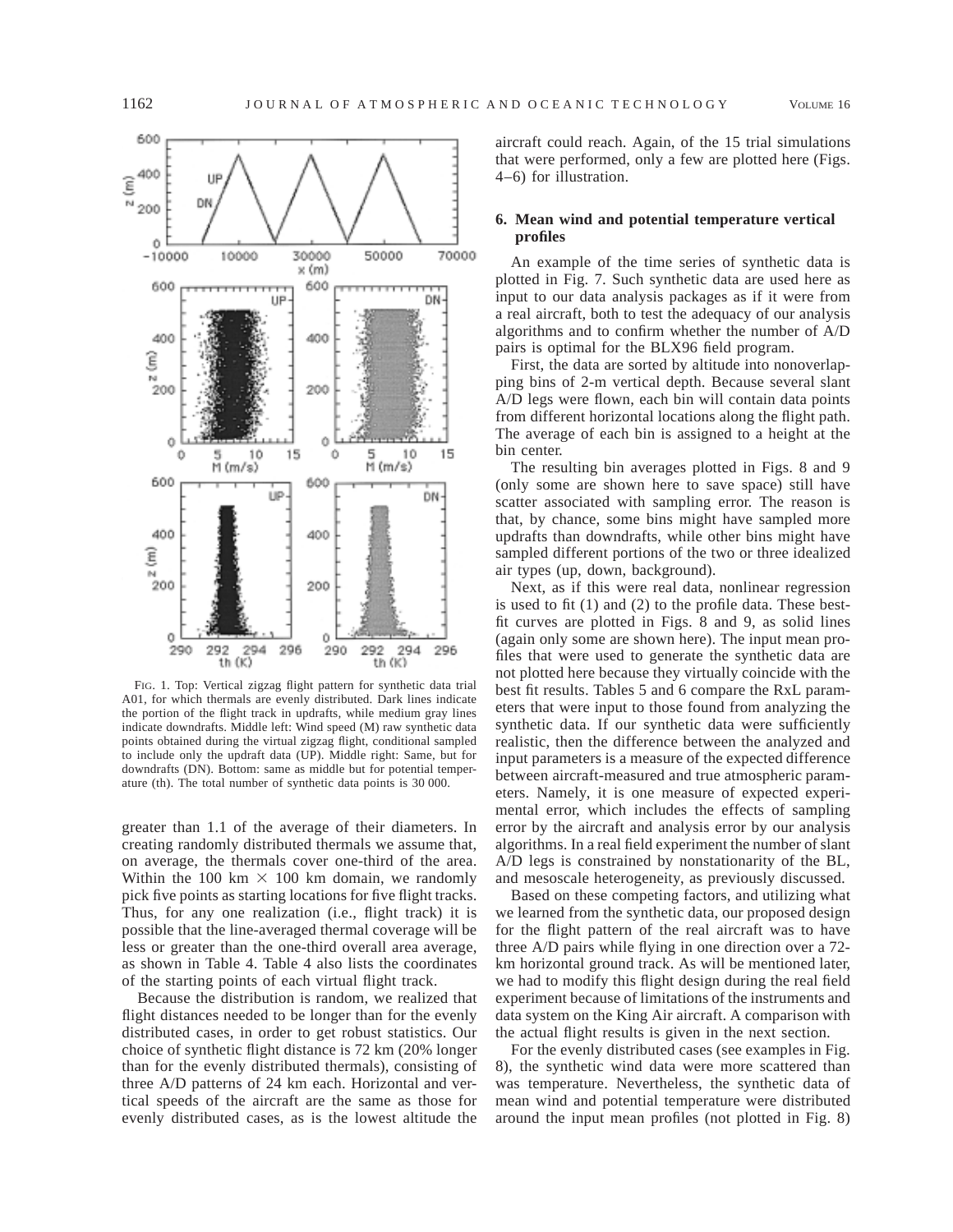

FIG. 2. Same as Fig. 1, but for trial B02. Light gray indicates background (BG) data points that are in neither up- nor downdrafts. In the top figure the very light gray (or white in some printings) portions of the vertical zigzag indicate background (BG) data points that are neither updrafts nor downdrafts. The data collected along these portions of the flights are printed in medium gray in the bottom center two figures labeled BG.

and represented them very well. It can be seen in Table 5 that  $z_{rm}$ ,  $z_{rt}$ ,  $M_{UL}$ ,  $\theta_{UL}$ , and  $\theta_0$  found from the best fit are close to their input values. For the evenly distributed cases, the sampled data captured the thermals and downdrafts (and background air) very well for the whole vertical and horizontal domain. The thermals were counterbalanced precisely by the downdrafts (and background air). Theoretically the conservation of mass, heat, and momentum was satisfied not only in the whole vertical and horizontal domains, but also in almost every vertical bin.

For the randomly distributed cases (see examples in Fig. 9), the mean wind and temperature data were more scattered. The data were still distributed around the input mean profiles (not plotted in Fig. 9) quite well, but not as well as for the evenly distributed cases. This could be explained as follows. Though in the whole vertical

and horizontal domain, the conservation of mass, heat, and momentum was satisfied, such conservation was not always true in every bin. For randomly distributed thermals, it is likely that in most bins the sampled data representing thermals and downdrafts were not counterbalanced. Those were shown in Fig. 9 for both wind and potential temperature, where the vertical plots were quite wiggly. This amount of scatter was anticipated to be more representative of the real BL.

## **7. Comparison with actual flight data**

### *a. Field site characteristics*

During 15 July–13 August 1996 the University of British Columbia conducted Boundary Layer Experiment 1996 over Oklahoma and Kansas (Stull et al.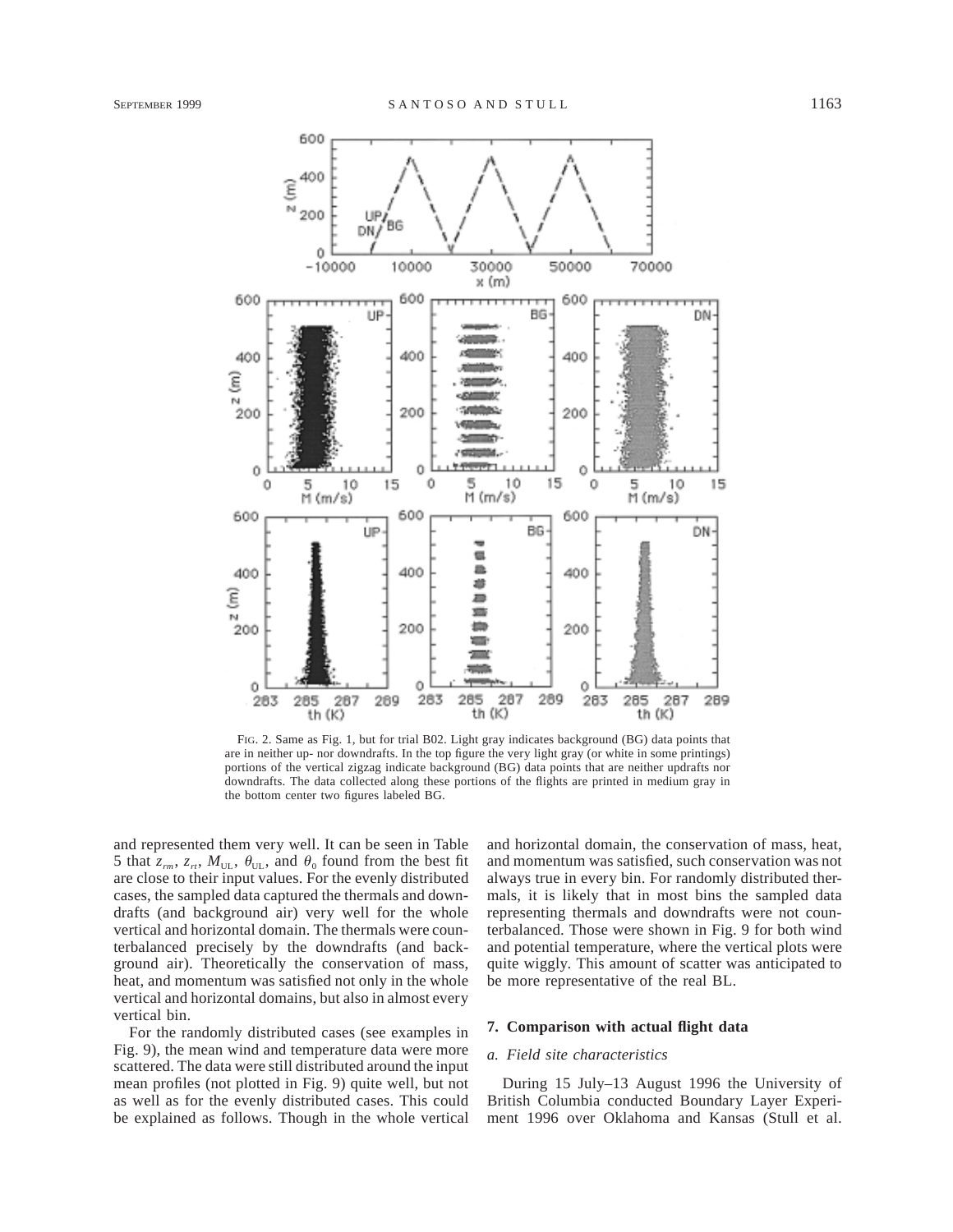

FIG. 3. Same as Fig. 1, but for trial B03. The total number of synthetic data points is 44 000.

1997). The topography gently sloped up toward the west-northwest, with a mean gradient of 1/900. Land use was heterogeneous, and the land varied from mostly flat to some very small, rolling hills. Mean winds were generally from the south, so we flew crosswind flight tracks that were oriented roughly east–west. These King Air aircraft tracks were flown over three different sites having different land use and roughness. These sites were named after nearby villages: Lamont, Winfield, and Meeker.

The Lamont track, in Oklahoma, was primarily over crop land. Terrain under the track was quite flat but gently rising to the west, with elevations ranging from 320 to 425 m. Land use consisted of 60%–80% wheat fields, 40%–20% pasture, and a small number of trees less than 10 m tall. About 40% of the cultivated fields were recently plowed at the time of the experiment, leaving the reddish-brown soil bare under portions of the track. The average aerodynamic roughness based on averaged direct calculations and the table classifications (Smedman-Högström and Högström 1978; Stull 1988; Wieringa 1980, 1986) was  $z_0 = 0.1$  m.

The Winfield track, in Kansas, was over predominantly pasture land, but with a small quarry near the middle of the track. Small hills near the center of the track ranged from 70 to 100 m above local ground level. Terrain was rising to the west, with elevations ranging from 250 to 400 m. Land use consisted of 30%–60% pasture, 50%–10% forested areas mostly at the west side of the track, with trees less than 10 m tall, and the rest was cultivated. The average aerodynamic roughness was  $z_0 = 0.9$  m.

The Meeker track, in Oklahoma, had greater forest coverage. It had more small rolling hills ranging from 40 to 60 m above local ground level. Terrain was rising to the west, with elevations from 250 to 280 m. Land use consisted of 40%–50% pasture, 60%–40% wooded areas with trees less than 10 m tall, and 10%–30% cropland primarily near the west end of the track. A  $5 \text{ km}^2$ lake was just beyond the east end of the track. The average aerodynamic roughness was  $z_0 = 1.4$  m.

## *b. Flight patterns*

To investigate the RxL, the vertical zigzag pattern as designed in the previous section was originally to be flown crosswind over each ground track to get vertical profiles of mean wind and potential temperature between altitudes of about 10 and 700 m AGL. Based on last-minute recommendations of the UW King Air project manager (G. Gordon 1996, personal communication), aircraft vertical velocity during climbs and descents was reduced by roughly half to  $2.54 \text{ m s}^{-1}$  in order to improve the accuracy of the turbulence measurements. To accommodate this, only one and a half A/D legs could be flown in one direction along the 72 km horizontal track. In order to get sufficient sampling, we decided to immediately reverse course and fly the remaining one and a half A/D legs. This yielded the three total A/Ds that we had determined were necessary using the synthetic data and remained within the same horizontal domain of 72 km; however, the sacrifice came in total time duration, which was now roughly doubled to complete the flight pattern. This compromise flight

TABLE 3. Meteorological sets for randomly distributed thermals.

| Set<br>index | $Z_i$<br>(m) | $z_{rm}$<br>(m) | $\sim$ rt<br>(m) | $w'\theta'$<br>$(K \; m \; s^{-1})$ | $u_{*}$<br>$(m s^{-1})$ | $W_{\rm i k}$<br>$(m s^{-1})$ | $M_{\rm HI.}$<br>$(m s^{-1})$ | $\theta_{\text{UL}}$<br>(K) | $U_0$<br>(K | ≖<br>(m) |
|--------------|--------------|-----------------|------------------|-------------------------------------|-------------------------|-------------------------------|-------------------------------|-----------------------------|-------------|----------|
|              | 2200         | 200             | 34               | 0.20                                | 0.25                    | 2.45                          | 7.5                           | 292.5                       | 302.5       | $-5.9$   |
|              | 1600         | 245             | 50               | 0.20                                | 0.45                    | 2.20                          | 11.8                          | 296.5                       | 304.5       | $-34.5$  |
| E            | 1200         | 150             | 28               | 0.10                                | 0.25                    | 1.60                          | 6.0                           | 285.5                       | 290.5       | $-11.4$  |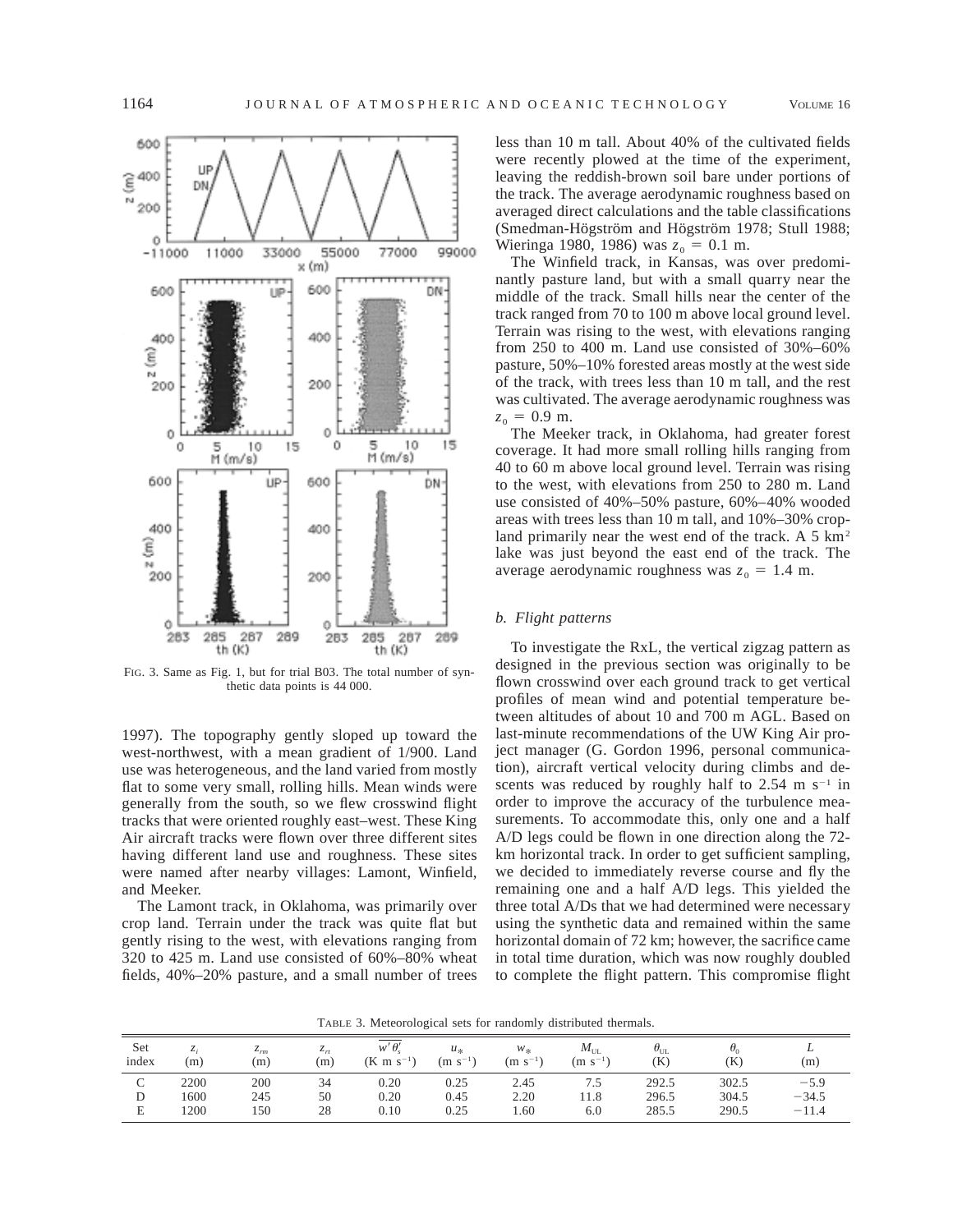|                     | thermals.     |                   |                 |                             |  |  |  |
|---------------------|---------------|-------------------|-----------------|-----------------------------|--|--|--|
| <b>Set</b><br>index | Case<br>index | Start $x$<br>(km) | Start y<br>(km) | Thermal<br>coverage<br>(% ) |  |  |  |
| C                   | 10            | 13.040            | 69.993          | 36.98                       |  |  |  |
| $\mathsf{C}$        | 11            | 8.722             | 13.230          | 45.51                       |  |  |  |
| $\mathsf{C}$        | 12            | 9.370             | 33.534          | 34.57                       |  |  |  |
| $\mathsf{C}$        | 13            | 10.485            | 86.348          | 36.70                       |  |  |  |
| $\mathcal{C}$       | 14            | 19.533            | 57.023          | 25.34                       |  |  |  |
| D                   | 15            | 5.534             | 57.670          | 35.24                       |  |  |  |
| D                   | 16            | 10.690            | 75.454          | 41.56                       |  |  |  |
| D                   | 17            | 11.664            | 86.362          | 32.95                       |  |  |  |
| D                   | 18            | 18.246            | 23.703          | 34.08                       |  |  |  |
| D                   | 19            | 13.242            | 8.069           | 34.87                       |  |  |  |
| E                   | 20            | 11.091            | 58.334          | 29.29                       |  |  |  |
| E                   | 21            | 15.371            | 62.630          | 41.14                       |  |  |  |
| E                   | 22            | 7.016             | 81.647          | 32.57                       |  |  |  |
| E                   | 23            | 11.779            | 32.161          | 37.42                       |  |  |  |
| E                   | 24            | 6.491             | 10.903          | 34.88                       |  |  |  |

TABLE 4. Thermal distribution cases for randomly distributed

pattern could be flown in 24–26 min, which we felt was still sufficiently short to yield a quasi-stationary, early afternoon BL during the three A/D pairs. Figure 10 shows the total flight track, of which only the vertical



FIG. 4. Same as Fig. 1, but for the randomly distributed thermals of trial C10. The total number of synthetic data points is 36 000.



zigzag portions were associated with this RxL subexperiment.

There were 12 successful research flights, each of about 4.5-h duration for all subexperiments (see Berg et al. 1997 for the airborne scientist flight logs). In every flight two sets of zigzag measurements of horizontal wind and temperature were collected. After quality controlling the data, there were only 10 flights that were adequate for analysis. As for the synthetic data, mean wind and potential temperature were calculated by averaging wind and temperature within nonoverlapping bins of 2-m depth and assigned to altitudes at the bin centers. The altitude AGL was measured by two radar altimeters. The actual lowest altitudes of the slant A/D legs varied from 6 to 28 m AGL, depending on flight obstructions near the surface.

## *c. Field results*

A subset of results for Lamont, Winfield, and Meeker is shown in Figs. 11–13. The BLX96 mean wind data exhibit more scatter than temperature over the whole vertical domain (in the SL, the RxL, and the UL). For UL winds less than  $3 \text{ m s}^{-1}$ , the data do not show consistent profile forms. For faster UL winds, the observed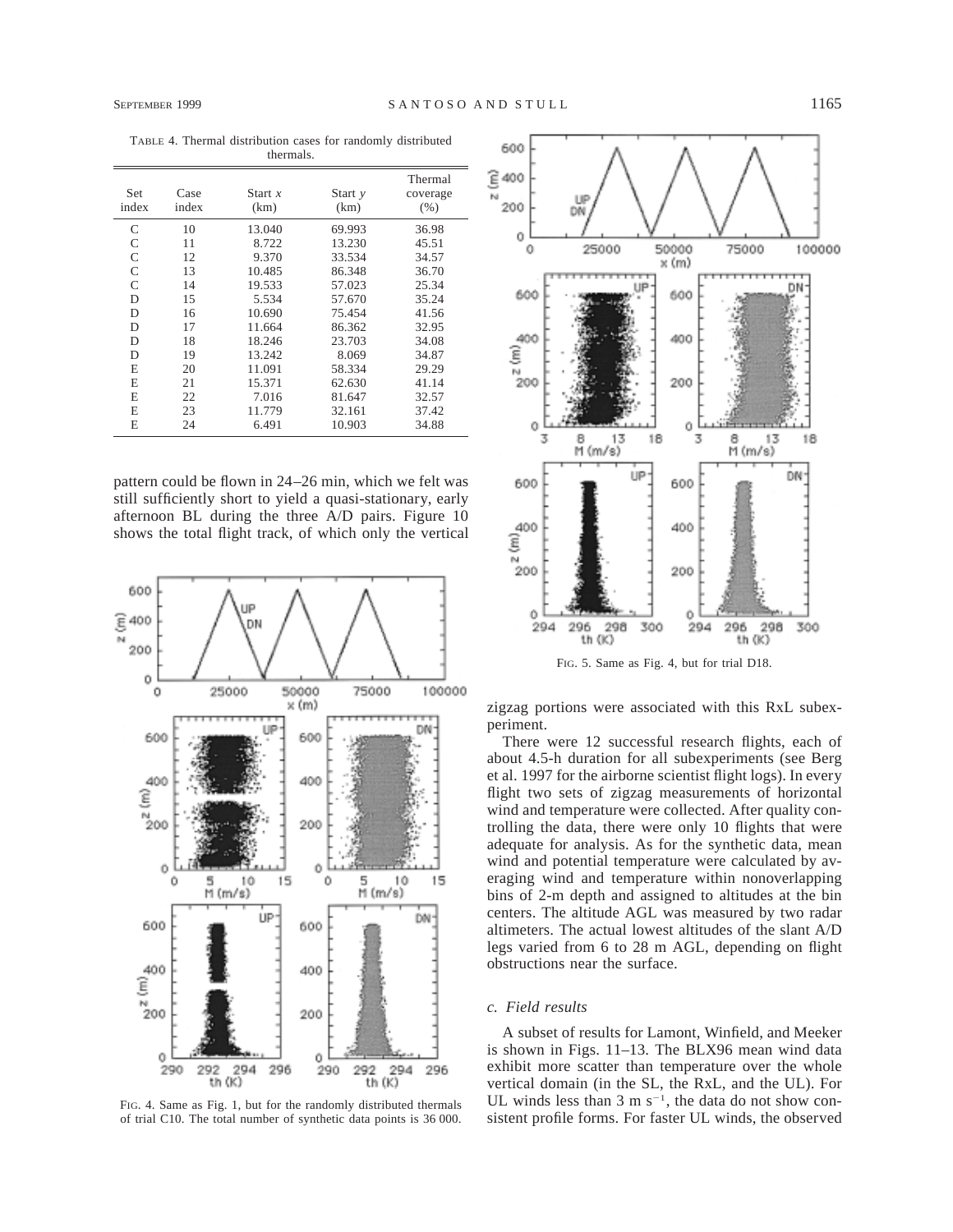

profiles showed the expected patterns of slower winds near the surface that smoothly increase until becoming tangent to uniform winds in the mid-ML. For temperature profiles, the data exhibited an RxL merging into a UL and was quite well defined within the UL. Comparing plotted data from all sites, the Lamont track, which was the flattest and smoothest, had slightly less scatter.

Based on our analysis of the synthetic data, we ex-



FIG. 7. An example of the time series of synthetic data as would have been measured at 50 Hz by a virtual aircraft flying a vertical zigzag flight through randomly distributed thermals at horizontal speed 100 m  $s^{-1}$ , for trial D19.



FIG. 8. Wind (M) and potential temperature (th) profiles computed after sorting the raw data into height bins of 2-m depth, and averaging to yield the data points plotted here. Solid lines are the best-fit nonlinear regression of the radix layer curves 1 and 2 to the data points. These best-fit lines are so close to the desired (input) profiles that they cannot be distinguished. (a) and (b) Trial A01, (c) and (d) A04, and (e) and (f) A05.

pected the BLX96 vertical zigzag flights to reach sufficiently low altitude to yield a robust sample of the profile curvature near the bottom of RxL. However, actual terrain conditions and obstructions near the surface precluded measurement at sufficiently low altitude, for safety reasons. Occasionally at the bottom of some A/D flights we reached altitudes lower than 10 m, but most flights were unable to get that low. Measured RxL characteristics for BLX96 will be discussed in a separate paper.

Other types of difficulties were found in the BLX96 data. For some flights we found that mean values of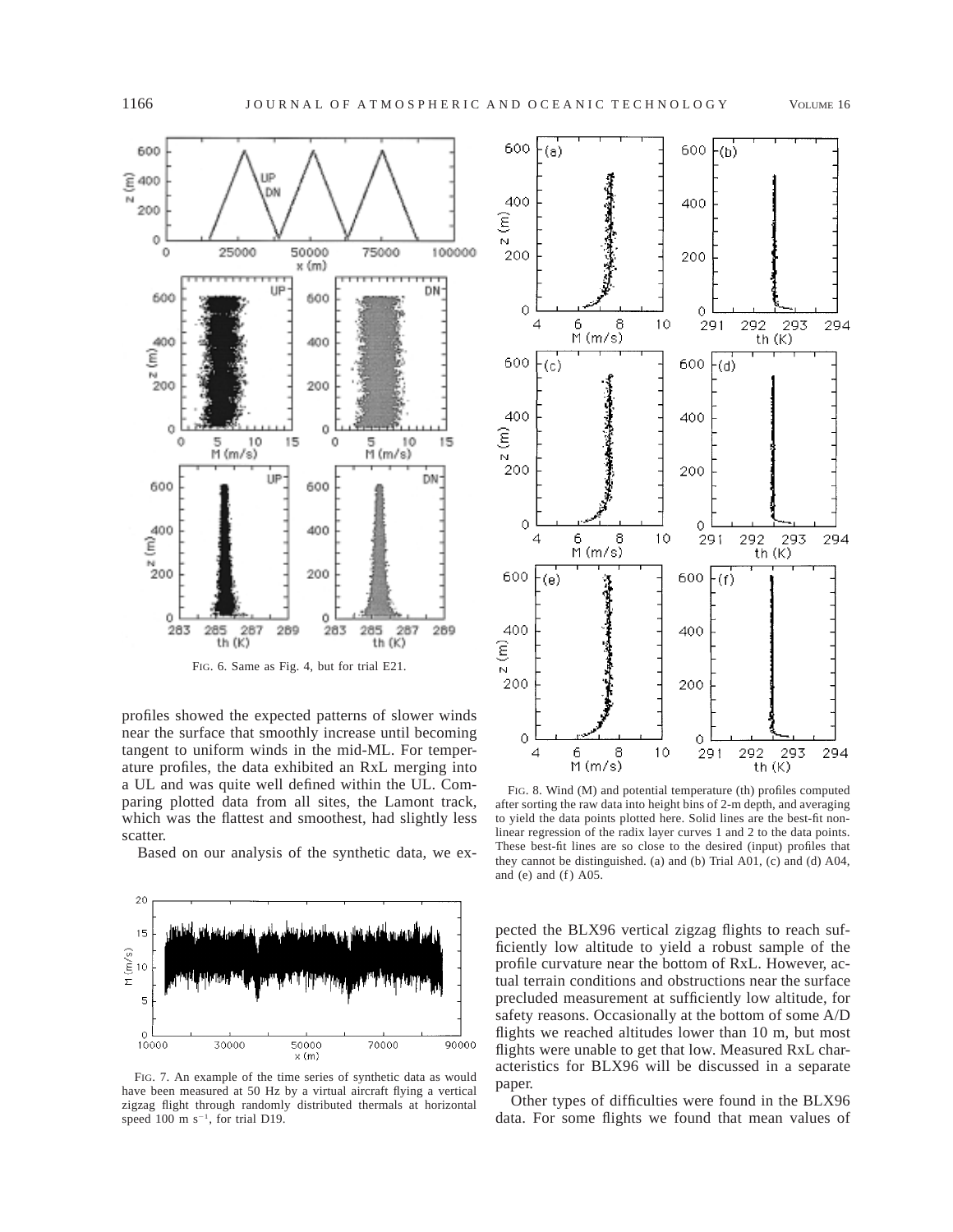

FIG. 9. Same as Fig. 8, except for the randomly distributed thermals. The increased scatter in these data is more representative of the scatter expected from measurements in the real atmosphere. (a) and (b) Trial D10, (c) and (d) D12, and (e) and (f) D14.

wind in the RxL were faster than in the UL, due to either baroclinicity or sampling error. Analogous errors of potential temperature being cooler in the RxL than in the UL were also found. This could have been caused by the fact that the lowest point in the A/D legs were, by chance, over a surface feature that did not have a land use near the median of land uses for that track.

Compared to mean wind and potential temperature profiles from the synthetic data, the actual values of mean wind have more scatter, while those for temperature have roughly equivalent scatter. Nonetheless, the actual values were sufficiently robust to allow a good analysis, considering that some of the real conditions were far from perfect compared to those of the synthetic cases. As explained previously, in the synthetic cases

TABLE 5. Best fit radix layer parameters to the synthetic data, for evenly distributed thermals. The rows labeled ''input'' are the desired parameters for each meteorological set. If there were no sampling errors, and if the data analysis algorithms contain no errors, then the parameters analyzed from each of the trials should be identical to the input parameter values for that same meteorological set. The spread of trial values about the desired input value indicates the experimental error that could be expected if this synthetic experiment were repeated in the real atmosphere, except as recommended in the conclusions section.

| Trial           | $z_{rm}$ | $z_{rt}$ | $M_{\rm UL}$ | $\theta_\text{UL}$ | $\theta_{0}$ |
|-----------------|----------|----------|--------------|--------------------|--------------|
|                 | (m)      | (m)      | $(m s^{-1})$ | (K)                | (K)          |
| A input         | 185.0    | 32.0     | 7.50         | 292.50             | 302.50       |
| A <sub>01</sub> | 178.0    | 32.7     | 7.51         | 292.50             | 302.50       |
| A02             | 188.0    | 32.4     | 7.50         | 292.50             | 302.50       |
| A <sub>03</sub> | 176.0    | 32.5     | 7.49         | 292.50             | 302.50       |
| A04             | 176.1    | 32.6     | 7.49         | 292.50             | 302.50       |
| A05             | 193.0    | 31.8     | 7.51         | 292.50             | 302.50       |
| A06             | 193.0    | 31.5     | 7.51         | 292.50             | 302.50       |
| B input         | 130.0    | 25.0     | 6.00         | 285.50             | 290.50       |
| <b>B01</b>      | 135.0    | 23.9     | 6.00         | 285.50             | 290.50       |
| <b>B02</b>      | 123.5    | 24.1     | 5.99         | 285.50             | 290.50       |
| <b>B03</b>      | 122.8    | 23.8     | 6.00         | 285.50             | 290.50       |
| <b>B04</b>      | 126.2    | 25.8     | 6.00         | 285.50             | 290.50       |
| <b>B05</b>      | 139.3    | 25.0     | 6.01         | 285.50             | 290.50       |
| <b>B06</b>      | 128.8    | 23.7     | 6.00         | 285.50             | 290.50       |

the conditions were all ideal, including factors such as a flat homogeneous surface; conservation of mass, heat, and momentum within the horizontal and vertical flight distances; stationarity during any one flight leg; and no acceleration or deceleration in virtual aircraft's speed, pitch, and roll. That the real data did not exhibit these idealized traits suggests that more sophisticated synthetic experiments could be developed in the future.

### *d. Discussion*

In the real atmosphere, thermals are distributed somewhat randomly, their diameters vary from several hun-

TABLE 6. Same as Table 5, but for randomly distributed thermals.

| Trial           | $z_{rm}$<br>(m) | $z_{rt}$<br>(m) | $M_{\rm UL}$<br>$(m s^{-1})$ | $\theta_\textnormal{\tiny{UL}}$<br>(K) | $\theta_{0}$<br>(K) |
|-----------------|-----------------|-----------------|------------------------------|----------------------------------------|---------------------|
| $C$ input       | 200.0           | 34.0            | 7.50                         | 292.50                                 | 302.50              |
| C10             | 214.9           | 38.1            | 7.50                         | 292.51                                 | 302.50              |
| C11             | 260.2           | 41.9            | 7.48                         | 292.51                                 | 302.50              |
| C12             | 226.9           | 33.6            | 7.51                         | 292.51                                 | 302.50              |
| C13             | 223.2           | 39.9            | 7.50                         | 292.51                                 | 302.50              |
| C14             | 201.6           | 37.5            | 7.55                         | 292.49                                 | 302.50              |
| D input         | 245.0           | 50.0            | 11.80                        | 296.50                                 | 304.50              |
| D15             | 177.5           | 47.6            | 11.73                        | 296.50                                 | 304.50              |
| D16             | 214.5           | 54.7            | 11.70                        | 296.51                                 | 304.50              |
| $D-17$          | 279.2           | 54.9            | 11.83                        | 296.50                                 | 304.50              |
| $D-18$          | 222.7           | 52.2            | 11.74                        | 296.50                                 | 304.50              |
| $D-19$          | 314.4           | 62.6            | 11.84                        | 296.50                                 | 304.50              |
| $E$ input       | 150.0           | 28.0            | 6.00                         | 285.50                                 | 290.50              |
| E20             | 149.6           | 29.1            | 6.02                         | 285.49                                 | 290.50              |
| E21             | 115.6           | 22.5            | 5.95                         | 285.51                                 | 290.50              |
| E <sub>22</sub> | 113.4           | 25.7            | 5.98                         | 285.50                                 | 290.50              |
| E <sub>23</sub> | 155.2           | 26.8            | 5.98                         | 285.50                                 | 290.50              |
| E24             | 124.5           | 25.9            | 5.98                         | 285.50                                 | 290.50              |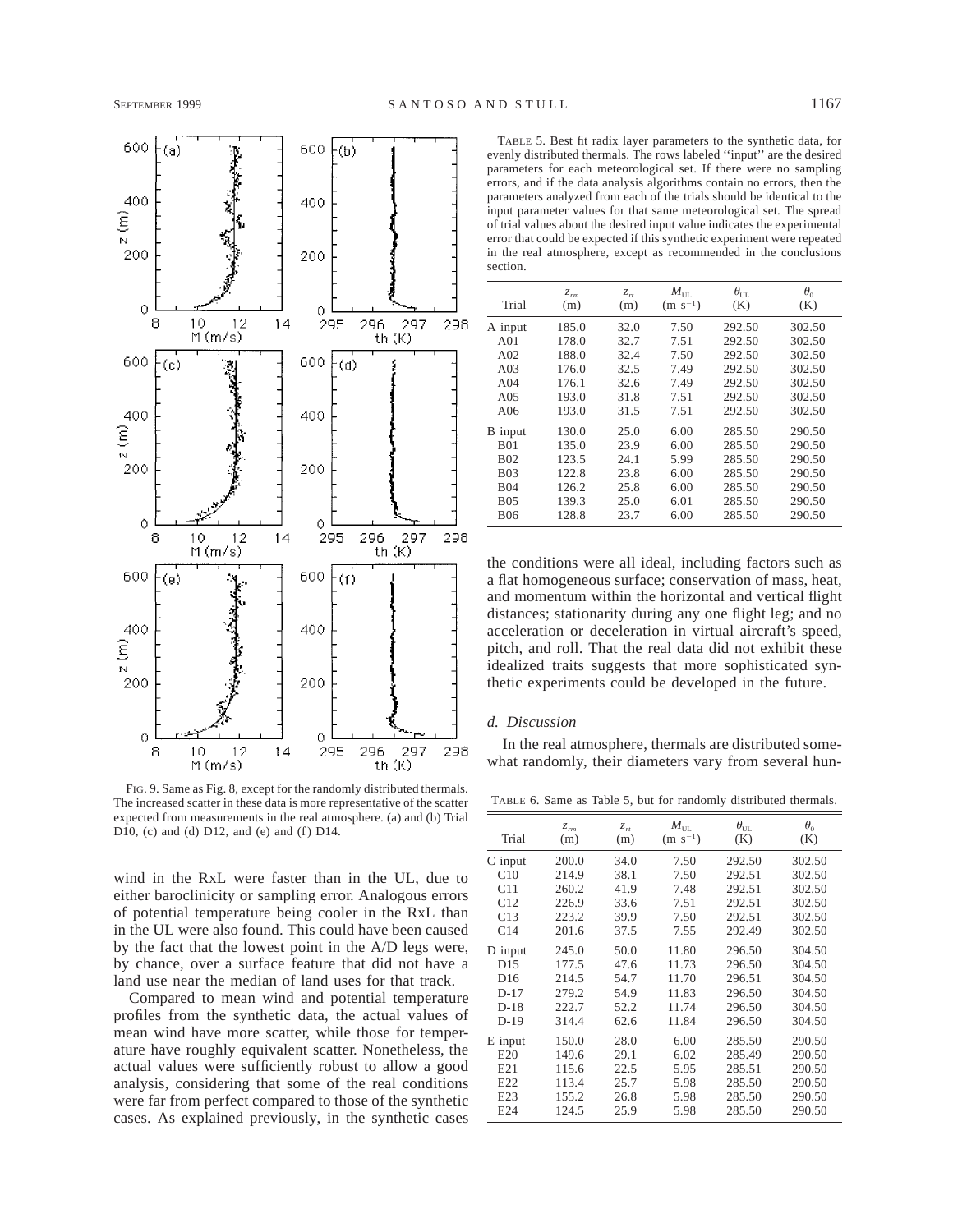

FIG. 10. (a) Sketch of typical east–west flight pattern during the BLX96 field experiment in Oklahoma and Kansas. Solid lines indicate measurement of ML scaling variables, and the dashed lines indicated the vertical zigzag pattern designed for measurement of the radix layer. The long– short dash line was for other subexperiments, and dotted lines represent ascent/descent turns made outside the measurement domain. (b) A continuation of (a), which together yield two full radix layer patterns flown during each aircraft flight. Letters index key points during the flight; for example, a zigzag pattern that travels through points ACDEDCA would be indexed using their starting and ending points as AA. During each flight the key points were encountered in the following order: S, A, B, A, C, D, E, D, C, A, F, G, H, I, A, S, J, S, K, R, L, R, K, S, N, O, P, Q, S, A, end.

dreds of meters to order 1 or 2 km, and they are not uniform in diameter from bottom to top. For randomly distributed, variable diameter, nonuniform thermals, it was possible that conservation of mass, heat, and momentum was not satisfied within our finite-length flight legs. At the time of the experiment it was also possible that the thermal coverages were less than those assumed; therefore our modified flight pattern might not have been long enough to sample data representatively. Consequently, when we calculated averaged mean values in every bin, the results still contained some scatter, because of the imbalance between the thermal up- and downdrafts and background air.

Also, while the actual flight conditions for any one flight leg appeared quasi stationary based on visual examination of the real time series, the amount of nonstationarity remaining was nonetheless important compared to the stationary synthetic data. However, it should be possible to simulate nonstationary MLs by applying a time-varying  $z_i$  in (9)–(11) before sampling with the virtual aircraft, something worth considering by future investigators.

For the real flights, it was difficult to maintain constant speed, pitch, and roll, especially in the zigzag flight or when avoiding obstacles such as hills, power transmission poles, radio towers, or oil derricks. Though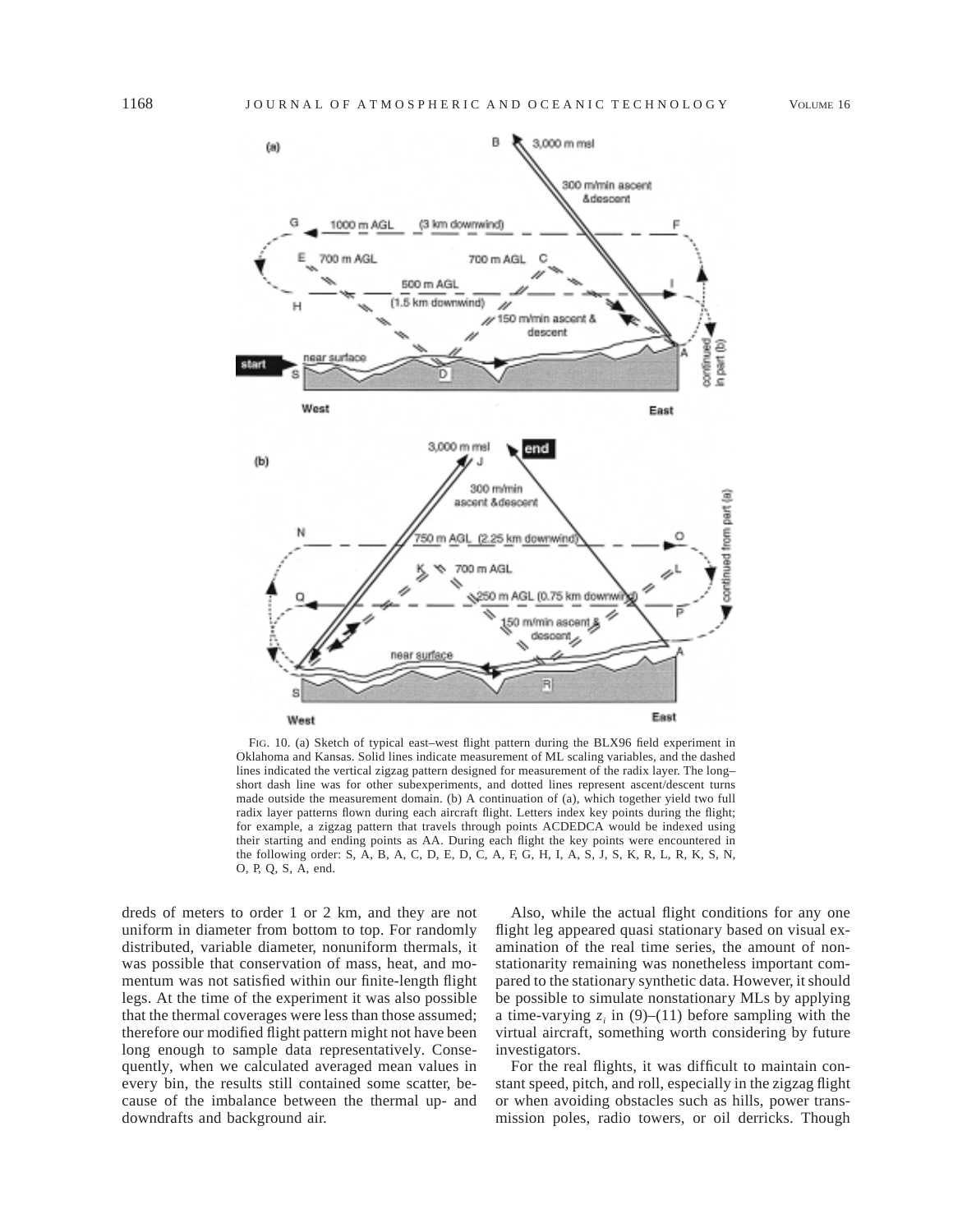



FIG. 11. Same as Fig. 9, but using real wind speed (M) and potential temperature (th) data from the BLX96 field program from flights over the Lamont site. (a) and (b) From 27 July 1996 track SS, (c) and (d) 4 Aug 1996 track AA, and (e) and (f) 13 Aug 1996 track SS.

most of the intervals of acceleration, deceleration, and maneuvers have been excluded from our data during quality control, some errors cannot be excluded totally. Sometimes the aircraft temporarily followed locally sloping terrain, as it descended and ascended in valleys or elevated areas. In this kind of flight, though the aircraft was ascending or descending, the radar altitude measurements were not parallel to pressure heights, thereby possibly causing more scatter in the averaged values.

Comparing the real observations of Figs. 11–13 with the synthetic observations of Fig. 9, the real data exhibit roughly twice as much spread as the synthetic. The main reason is that the empirical relationships in the literature

FIG. 12. Same as Fig. 11 but for the Winfield site. (a) and (b) From 15 July 1996 track SS, (c) and (d) 25 July 1996 track AA, and (e) and (f) 31 July 1996 track AA.

that were used to generate the synthetic data were based on observations either at a fixed point (in the case of tower data), or over a surface that was much more horizontally homogeneous than was actually observed during BLX96. Because the BLX96 field experiment was specifically designed to gather data over heterogeneous surfaces, we should have anticipated larger standard deviations of wind and potential temperature associated both with the random small–medium eddies and with the larger coherent thermal structures.

## **8. Conclusions and recommendations**

We flew a virtual aircraft through synthetic data to help design a boundary layer field campaign and to help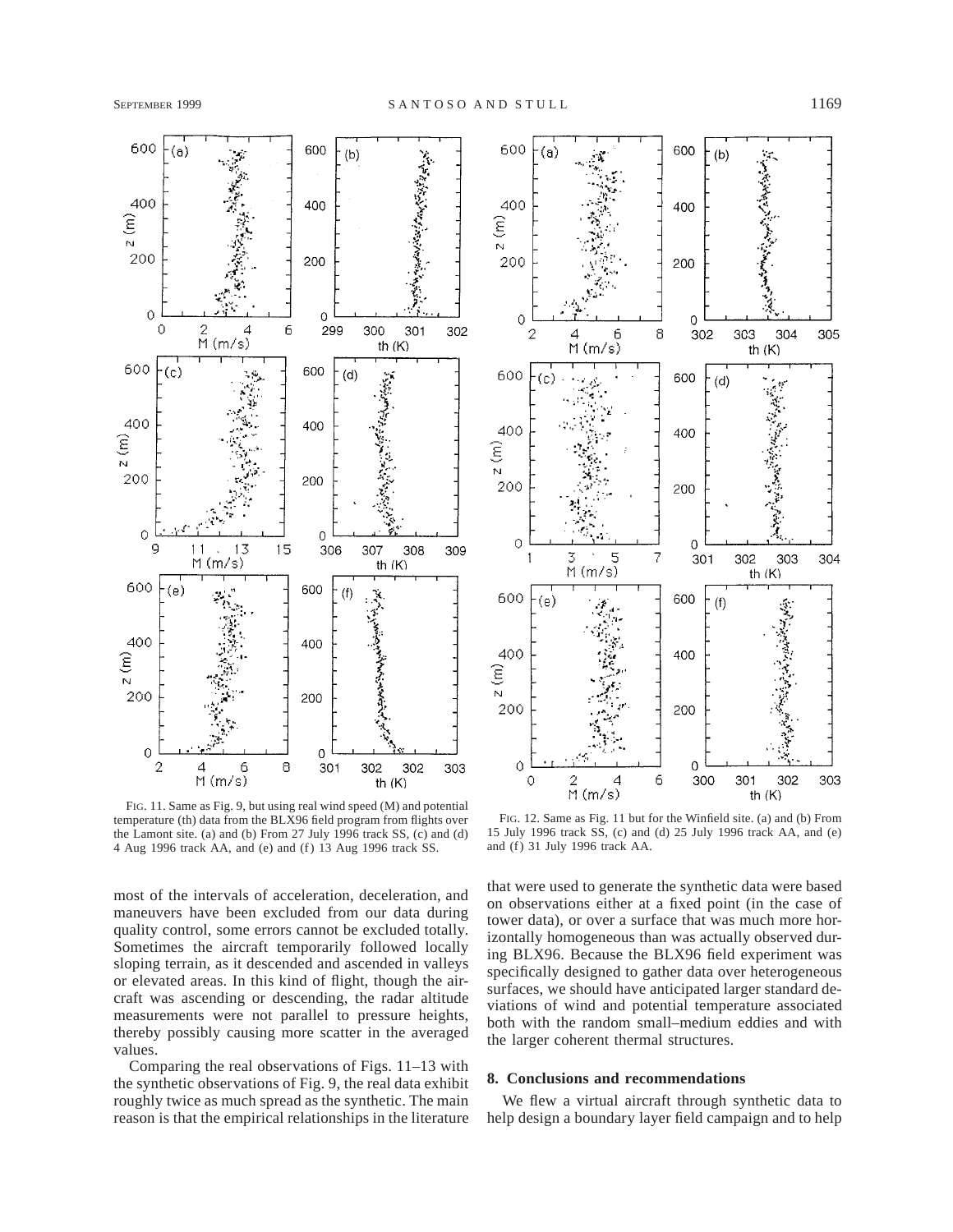

FIG. 13. Same as Fig. 11, but for the Meeker site. (a) and (b) From 16 July 1996 track SS, (c) and (d) 28 July 1996 track SS, and (e) and (f) 2 Aug 1996 track SS.

test our data analysis algorithms. Our first synthetic experiments used evenly spaced thermals and did not exhibit the complexity and sampling error that we anticipated in real life. A second set of synthetic experiments included more realistic quasi-random spacing and diameters of thermals, which we used to design the flight patterns of the real field program. Perhaps a lognormal distribution would have been an even better representation of thermal characteristics, and we thus recommend its use in future simulations by other investigators.

When the real field program BLX96 was flown over Oklahoma and Kansas, there were many additional complications beyond those anticipated in our simulations, including a heterogeneous surface and a nonstationary boundary layer. As such complications would probably differ from field experiment to field experiment, it is difficult to make specific recommendations on how to produce more realistic synthetic experiments. In fact, no matter what level of sophistication is included in the generation of synthetic data, there will always be additional unanticipated complications in real life.

Instead, we recommend that a common engineering approach be used. We observe that the published turbulence standard deviations of (7) and (8) and the maximum thermal updraft and downdraft perturbations of (3)–(6) are too small by a factor of roughly 2. If investigators wish to simulate a heterogeneous land use similar to that under our flight tracks in Oklahoma and Kansas, then we recommend that the literature values of standard deviation and the thermal perturbations be multiplied by a factor of 2 before being used to generate synthetic data.

If investigators want a conservative estimate that will likely work for a wider variety of heterogeneous land use, then we recommend that a scaling factor of 3 or 4 be used instead. This should increase the sampling error within the synthetic time series to hopefully be slightly worse than real life. Data analysis algorithms that prove successful with these degraded data would have a greater chance of succeeding with actual data.

From BLX96 we did gain new insight into the workings of the radix layer. These new results will soon be published. So in that sense, while our simulation was far from perfect, it successfully served its purpose by allowing us to design a useful flight track for real life.

In a broader sense perhaps there is more that can be learned, as suggested by one of the paper's referees: ''The authors eventually found that nature tends to confound the simulator of observational data. While the engineering approach . . . is a practical method for solving a particular problem, I would urge the authors and anyone else . . . to consider the inherent value of the process of doing the observation simulations. There may be useful insights gained by comparing simulated observation behavior with that obtained from real data. Ideally, the process of observation simulation should evolve with our improved understanding of atmospheric processes.''

*Acknowledgments.* This research was funded by the U.S. National Science Foundation (NSF) under Grant ATM-9411467. The University of Wyoming King Air aircraft is also sponsored by NSF. The Canadian Natural Science and Engineering Research Council (NSERC) and the Environment Canada Atmospheric Environment Service (AES) also provided grant support. The U.S. Department of Energy is gratefully acknowledged for their Grant DE-FG02-92ER61361, as well as for their data and field support at the Southern Great Plains Atmospheric Radiation Measurement (ARM) program. Josh Hacker provided excellent daily forecasts that were used for flight planning and served as an airborne sci